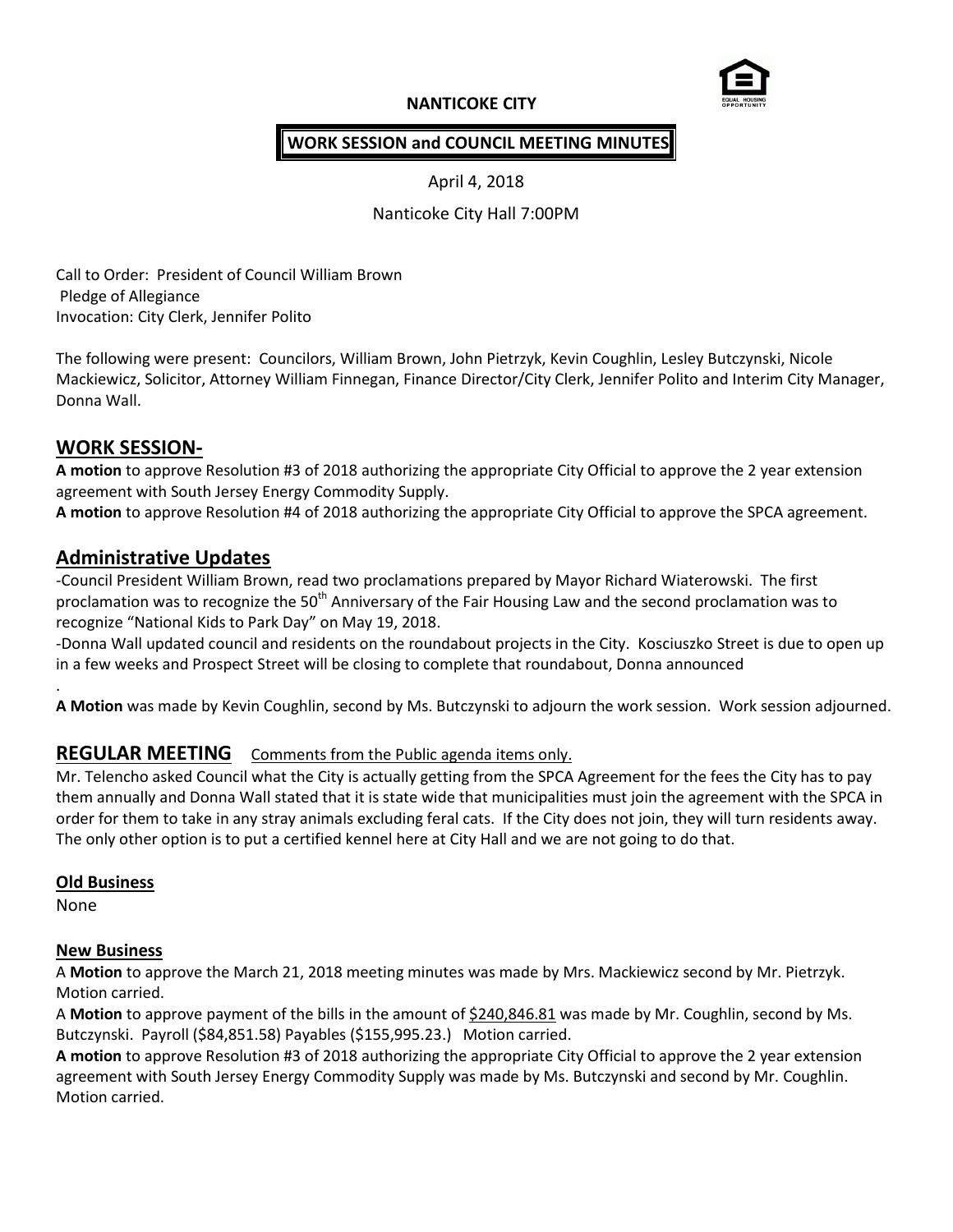**A motion** to approve Resolution #4 of 2018 authorizing the appropriate City Official to approve the SPCA agreement was made by Mr. Pietrzyk second by Ms. Butczynski. Motion carried.

### **COMMENTS FROM THE PUBLIC –**

Ms. Julianna Zarzycki of 71 Seneca Dr. complimented the DPW workers for the cleanup around the park and she wanted to know if they cleaned any other areas in town or was the park area it. Council President William Brown replied that they also did Main Street and Market Street. Julianna requested that we post on our website and Facebook page "Rules of Recycling" in the city. She saw that Wilkes Barre post their rules and she thinks we need to do the same because people over stuff the cans and then the recycling blows all around town. Council President William Brown responded that The City is getting new recycling bins with lids to prevent this through a grant the City received. Interim City Manager Donna Wall stated that we have not decided it we are getting the lids or not. They will just be left on the ground to blow around and be run over, Donna stated. Julianna stated that the City need to put rules in place, there is garbage all over town because people are over stuffing their cans and/or bins. Council President William Brown told Julianna to call the City if she sees a lot of garbage on the street and we will have Patty call Mascaro to clean it up. Donna stated that Patty call them all the time for issues like this.

Rob Spear and Kathy Murphy of 162 S. Hanover Street wanted to make the City aware of the dangerous conditions on Market Street by Curry Donuts due to the lack of lighting at night. Rob stated that it is very dark at night in that area of town and they are afraid to walk there at night. Interim City Manager Donna Wall asked them to clarify whether it's the street lighting or the businesses lights and Rob said the businesses need to light up the area in front of the businesses. The whole square is too dark, they need to add lighting Rob replied. Rob and Kathy also want to make the City aware of all the garbage, mattresses, and couches in the alley behind their home. 152-154 Hanover Street also has garbage all over the area. They have contacted the city numerous times about this and nothing has been done. Dona stated the Coffee's were told to clean up their area and Rob replied it is not just them dumping there. Other residents are also throwing large items in that area. Council President William Brown will have Donna talk to Jack the Code Officer about the garbage in the alley behind their home.

Mr. Telencho wanted an update on the Bowlarama. What is going on he asked Council. Skaleet owns a property in Ashley Borough that is in bad shape too and they were able to take him to court to get him to clean up the property, John stated. John wanted to know how did Ashley Borough make this happen and we can't. Interim City Manager Donna Wall stated Ashley got the DEP involved due to environmental issues in Ashley. That is how the courts got involved replied Attorney William Finnegan. John also asked if the Bowlarama also has environmental issues. John asked Council why the City will not just buy it. Council President William Brown replied that it will cost too much, over ½ million dollars to purchase and demo. The City does not have that kind of money to acquire it, Mr. Brown stated. Attorney Finnegan stated that the Bowlarama will be going back up for tax sale soon and the City will try to acquire it then. John said the City should buy it and sell it, forget the demolition. John stated once the City owns it they can turn around and sell it "as is". Attorney Finnegan asked John if he knew of a buyer because the city does not. Once we own it, it is now the City's responsibility to maintain it, Attorney Finnegan replied. Attorney Finnegan stated he spoke to Chief Wall and there was a crew at the Bowlarama cleaning up over the past weekend. Attorney Finnegan also stated that we can keep imposing fines but are we ever going to collect them is the question. Attorney Finnegan understand everyone's frustrations with this property and the city feels the same and also wants is down and gone to be put up for sale. Ms. Julianna Zarzycki suggested the City asked LCCC if they are interested in it for student housing. Councilmen Kevin Coughlin responded that LCCC did look there and were not interested and Donna Wall stated a study was done and the developers were not interested in that area of town because of the cemetery. Students do not want to walk pass or through a cemetery to go to their classes, Donna replied.

Mr. Hank Marks (who did not complete a sheet to speak to Council) wanted an update on the Streetscape. Council asked Donna to give him an update and Donna replied that the Water Co is going to start their repairs to Main Street soon. That is what the City has been waiting for so the city can proceed with the Streetscape, she replied. Hank stated it has been over 13 years since a streetscape was planned and the monies have been sitting around waiting for us to proceed. Hank then asked for a status on the Police contract and Council President William Brown replied to Hank that